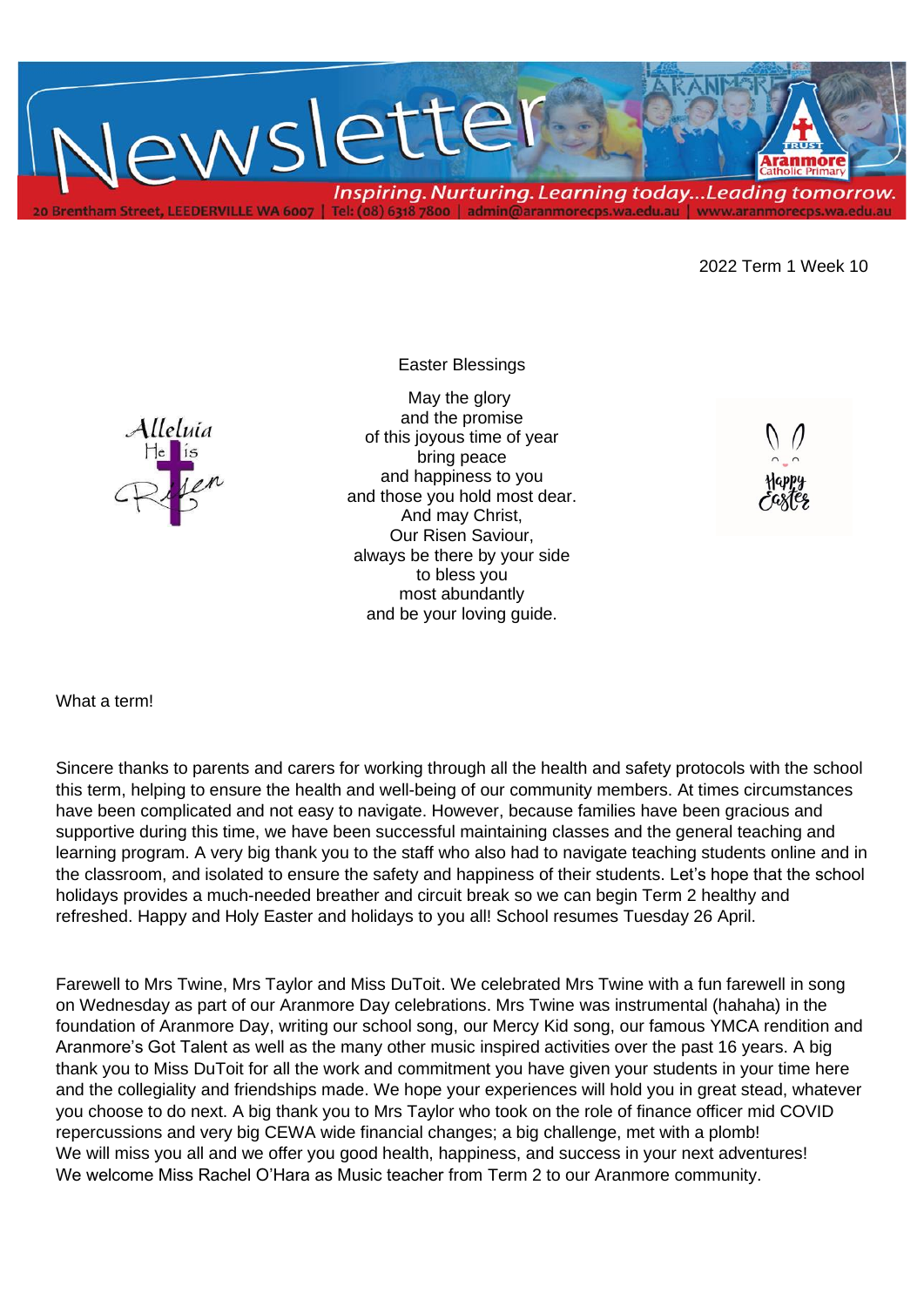Welcome back to Mrs Lynn Raschilla who will teach Year 5 Green (Monday to Wednesday) and Mr Phil Tsang (Thursday and Friday) for the remainder of the year.

We look forward to having parents & carers back inside the school grounds, under the guidelines outlined on the flyer accompanying the newsletter, **School Operating Guidelines for Term 2 Effective 26 April** (unless otherwise advised).

**Vaccination Reminder**. You are encouraged and reminded to book a COVID-19 vaccination for your child. Over 50 per cent of all children aged 5 to 11 have now received a first dose, with many now due for a second dose (eight weeks after the first). In particular as we approach school holidays and the weather cools down, it is important to take steps to minimise the impact of COVID-19. Vaccines are a safe and effective way to protect your child, and the community. The Department of Health website provides several resources with further information about seeking COVID-19 vaccination. Attached is a Fact Sheet which you could use to have a conversation with your child. Further resources are also available at: [www.health.gov.au/initiatives-andprograms/covid-19-vaccines/who-can-get-vaccinated/children](http://www.health.gov.au/initiatives-andprograms/covid-19-vaccines/who-can-get-vaccinated/children) Vaccines are widely available across the country at general practices, pharmacies, state-run clinics, and Aboriginal Health Services. You can find a participating clinic and make an appointment by visiting the Vaccine Clinic Finder at: https://covid-vaccine.healthdirect.gov.au/booking Thank you for your efforts to keep your child and the wider school community safe.

Holiday time is a good time to time for families to review their **home e-safety practices**. The e-safety commission has a online resource available to families<https://www.esafety.gov.au/parents> that can upskill parents in safety and provides resources to develop healthy positive and constructive use of technology.

What a fabulous time we had celebrating **Aranmore Day!** The day began with a liturgy focussed on being a Mercy Kid. Activities in the day included making a Mercy Kid; Mindfulness; a Movie; Watching Aranmore's Got Talent and the school coming together to sing the famous Aranmore YMCA and farewelling Mrs Twine. A very big thank to the Parents' Association for the movie treat! Have a look at the photos our Facebook & Instagram pages.





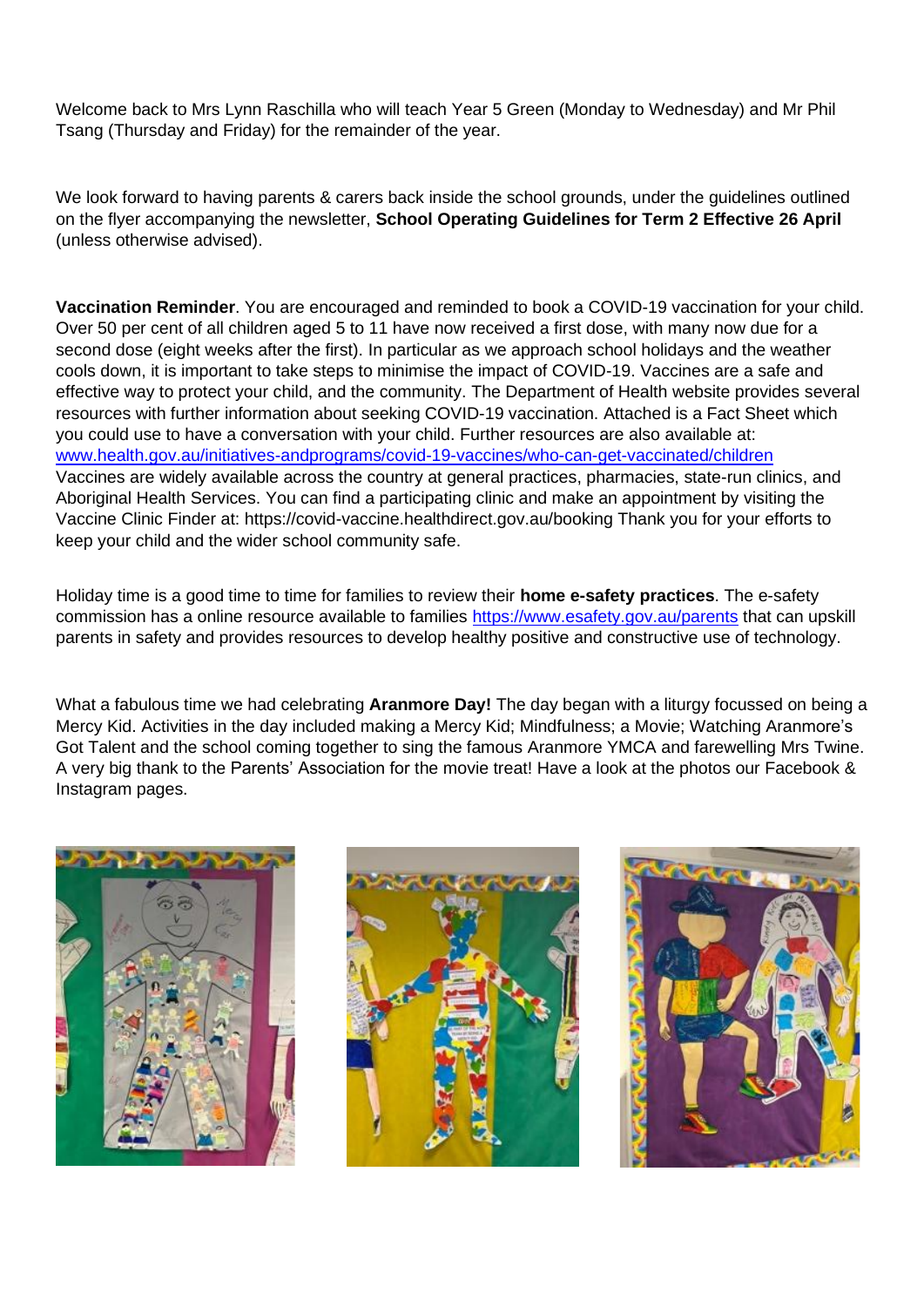**Italian Year 1 International Culture Exchange** with the San Giuseppe Catholic Primary school in Bergamo Italy.

The Year 1G class have new friends! The Year 1 class at San Giuseppe Primary Catholic School in Italy! The Italian students have written letters to Year 1G, using their English skills, introducing themselves for the first time and included drawings of things they like most.

Year 1G have written responses to the letters, using their Italian skills to introduce themselves, describing their families, and expressing what their favourites foods and colours.

Both Year 1 classes are looking forward to exchanging more letters and growing a better understanding of what life and school is like for their new friends on the other side of the world. Year 1 students in both classes are also excited by the idea of a skype session between both Year 1 classes in the near future. Well done Signora Morlotti and Year 1G!



A very BIG thank you to our **Parents' Association** for arranging the successful Hot Cross Bun fundraiser in grease lightning time! Congratulations to the Executive and their team! Thank you for spoiling the staff too! Just the thing we needed to help get through the last few days of term. Delicious and appreciated! Did you know that they are raising funds for a play space at the back of the Courts for children in years 1 to 6? Next term we will start planning what the space will look like, so that a budget target can be set. The Courts will be refurbished with the development of the play space.

**JFE Winter Uniform News.** Production of the winter uniform has been delayed due to the low number ordered. We wish to advise that uniforms will not be available for collection/delivery until the beginning of Week 3 Term 2. Students without a winter uniform will need to wear their summer uniform for this period.

During the school holidays a size range of uniforms will be available for fittings at:

Jenny Franklin Enterprises, 85 Guthrie Street Osborne Park.

Monday 11th and Tuesday 12th April 2022.

Tuesday 19th, Wednesday 20th and Thursday 21st April 2022 **between 8:30am and 1:30pm**

Letting the community know that I will be on Long Service Leave for 2 weeks, returning to work Monday 9 May. Mrs Pracilio and Mrs King will share the acting principal role.

At Aranmore, **supervision of students** begins at 8:10am and concludes at 3:20pm each day. We ask that parents make use of Gumtrees out of school hours care if you require assistance earlier or later in a day.